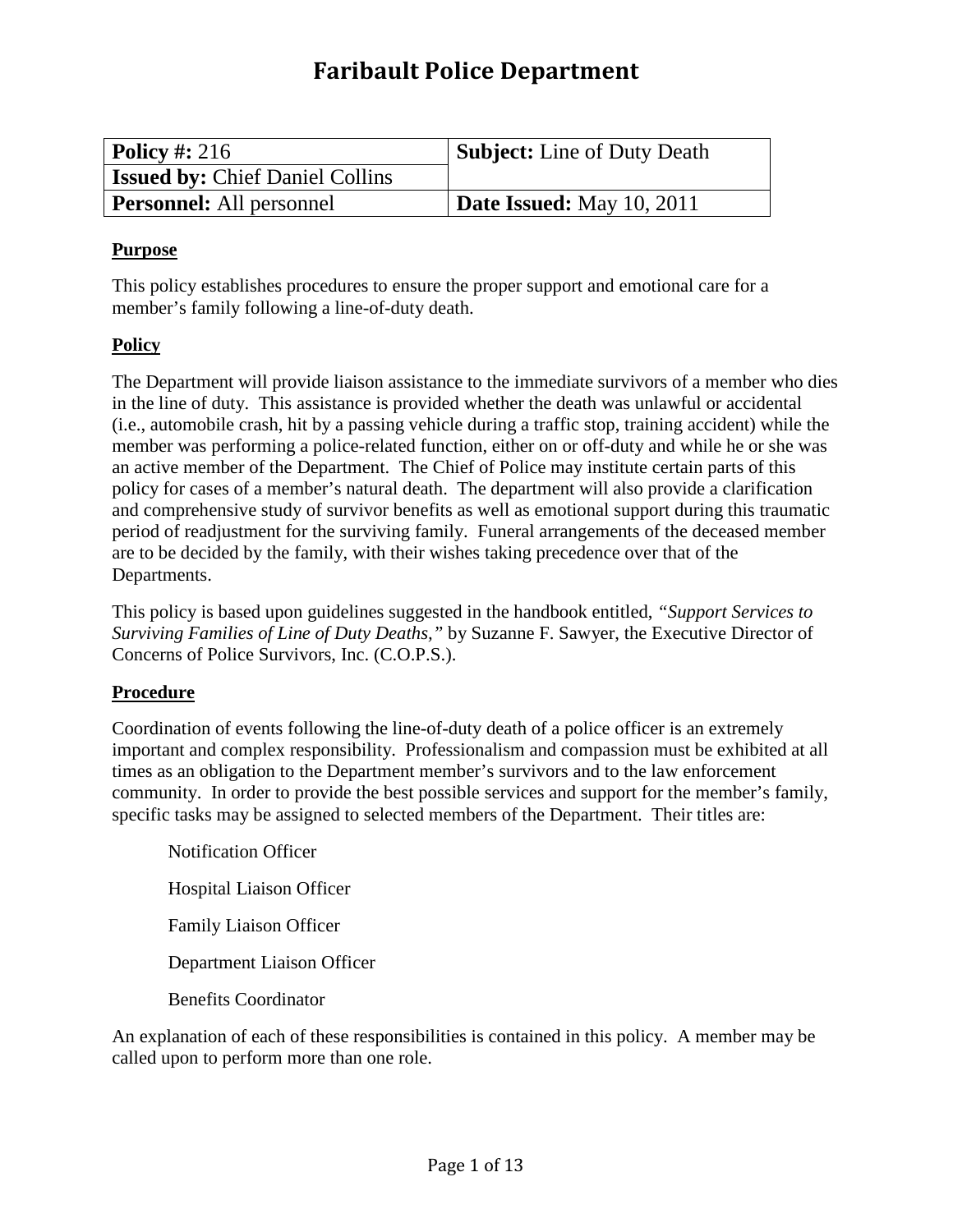Members are encouraged to maintain an up-to-date "Confidential Line-of-Duty Death Information" form with administration. The information will be of extreme comfort to members' families and the Department in fulfilling the deceased officer's wishes. These forms will be kept sealed in both paper and electronic forms and accessible only to administration. Forms should be reviewed by members at the time of their annual review in the event there have been any changes.

## **A. Notification**

- 1) It is the responsibility of the Chief of Police to properly notify the next of kin of a member who has suffered severe injuries or died. The Chief may personally make the notification or designate a **NOTIFICATION OFFICER** to inform the survivors.
- 2) The name of the deceased member will not be released by the Department until the immediate family is notified.
- 3) If there is knowledge of a medical problem with an immediate survivor, medical personnel should be available at the residence at the time of notification.
- 4) Notification must be made in person and never alone. The Chief of Police or his of her designee, police chaplain, close friend, or another police survivor may appropriately accompany the **NOTIFICATION OFFICER**. However, if the aforementioned persons are not readily available, notification should not be delayed until these people can gather. If there is an opportunity to get to the hospital prior to the demise of the member, the family should be notified as soon as possible. The family should learn of the death from the department first and not from the press or other sources.
- 5) A death notification must not be made on the doorstep. Ask to be admitted to the house. Inform family members slowly and clearly of the information that you have. If specifics of the incident are known, the **NOTIFICATION OFFICER** should relay as much information as possible to the family. Be sure to use the member's name during the notification. If the member has died, relay that information. Never give the family a false sense of hope. Use words such as "died" and "dead" rather than "gone away" or "passed away".
- 6) If the family requests to visit the hospital, they should be transported by police vehicle. It is highly recommended that the family not drive themselves to the hospital. If the family insists on driving, a member should accompany them in the family car.
- 7) If young children are at home, the **NOTIFICATION OFFICER** must arrange for babysitting needs. This may involve co-workers' spouses, transportation of children to a relative's home, or similar arrangements.
- 8) Prior to departing for the hospital, the **NOTIFICATION OFFICER** should notify the hospital staff and the **HOSPITAL LIAISON** (by telephone if possible) that a member(s) of the family is enroute.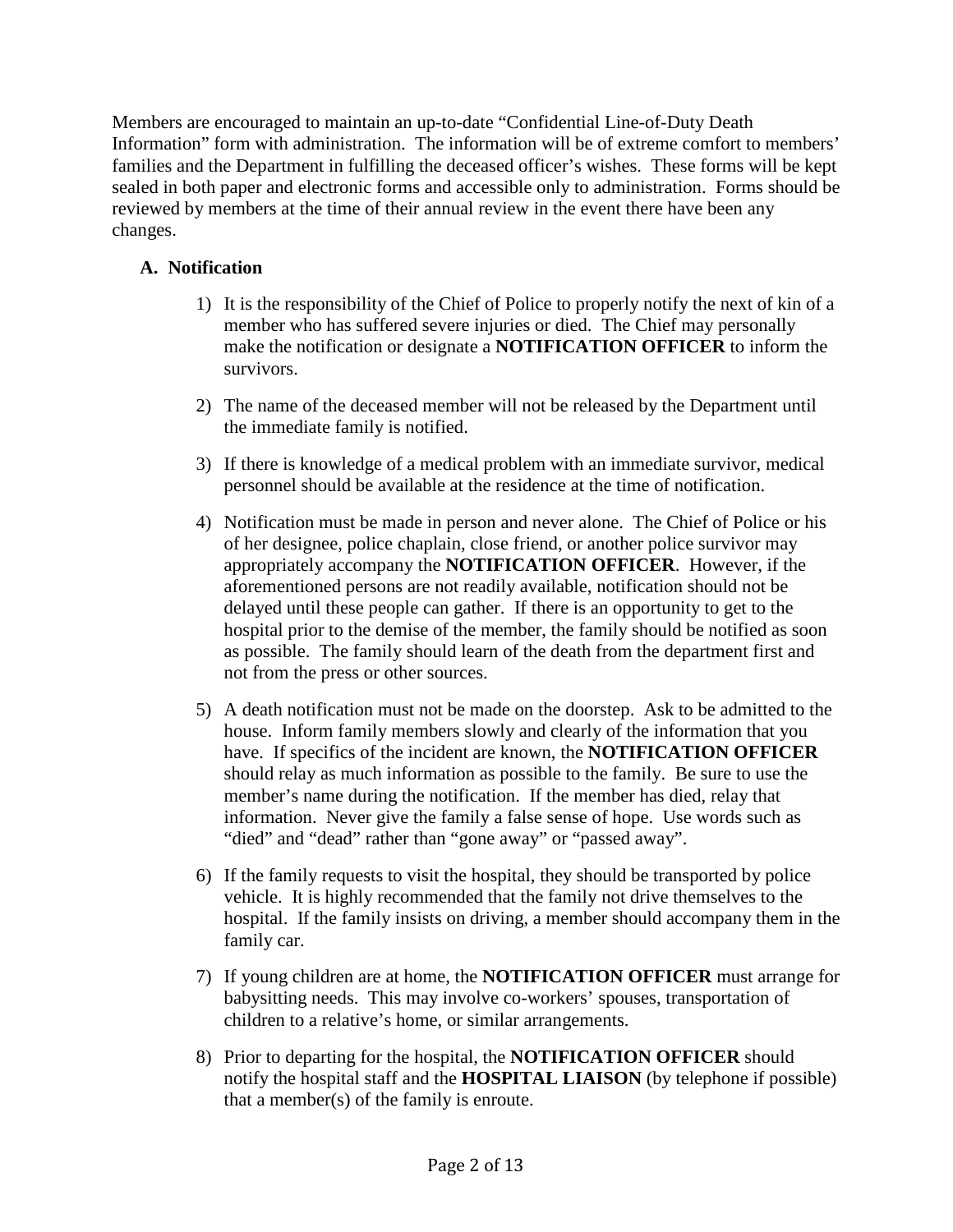- 9) The deceased or severely injured member's parents should also be afforded the courtesy of a personal notification whenever possible.
- 10) If immediate survivors live beyond the Rice County area, the **NOTIFICATION OFFICER** must ensure that Pearl Street Dispatch sends a teletype message to the appropriate jurisdiction, requesting a personal notification. The **NOTIFICATION OFFICER** may choose to call the other jurisdiction by telephone in addition to the teletype message. Arrangements should be made to permit simultaneous telephone contact between the survivors and the department.
- 11) The Chief of Police or a high-ranking member of the Department should respond to the residence or the hospital to meet with the family as quickly as possible.
- 12) In the event of an on-duty death, the external monitoring of police frequencies may be extensive. Whenever possible, communications regarding notifications should be restricted to the telephone. If the media has obtained the member's name, they will be requested to withhold the information, pending notification of next of kin.

#### **B. Assistance for Affected Members**

- 1) Members who were on the scene or who arrived moments after a member was critically injured or killed should be relieved from duty as quickly as possible.
- 2) Police witnesses and other members who may have been emotionally affected by the serious injury or death of another member must attend a Critical Incident Stress Debriefing held by a trained mental health professional.

#### **C. Assisting the Family at the Hospital**

- 1) The first Department official, other than the Chief of Police or his/her representative, to arrive at the hospital becomes the **HOSPITAL LIAISON**. The **HOSPITAL LIAISON** is responsible for coordinating the activities of hospital personnel, the member's family, police officers, the press and others. These responsibilities include:
	- a) Working with hospital personnel to provide an appropriate waiting facility for the family, the Chief of Police, the **NOTIFICATION OFFICER**, and others requested by the immediate survivors;
	- b) By arranging a separate area for fellow police officers to assemble;
	- c) Establishing a press staging area;
	- d) Ensuring that medical personnel relay pertinent information regarding a member's condition to the family on a timely basis and before such information is released to others;
	- e) Notifying the appropriate hospital personnel that all medical bills relating to the injured or deceased member are directed to the City of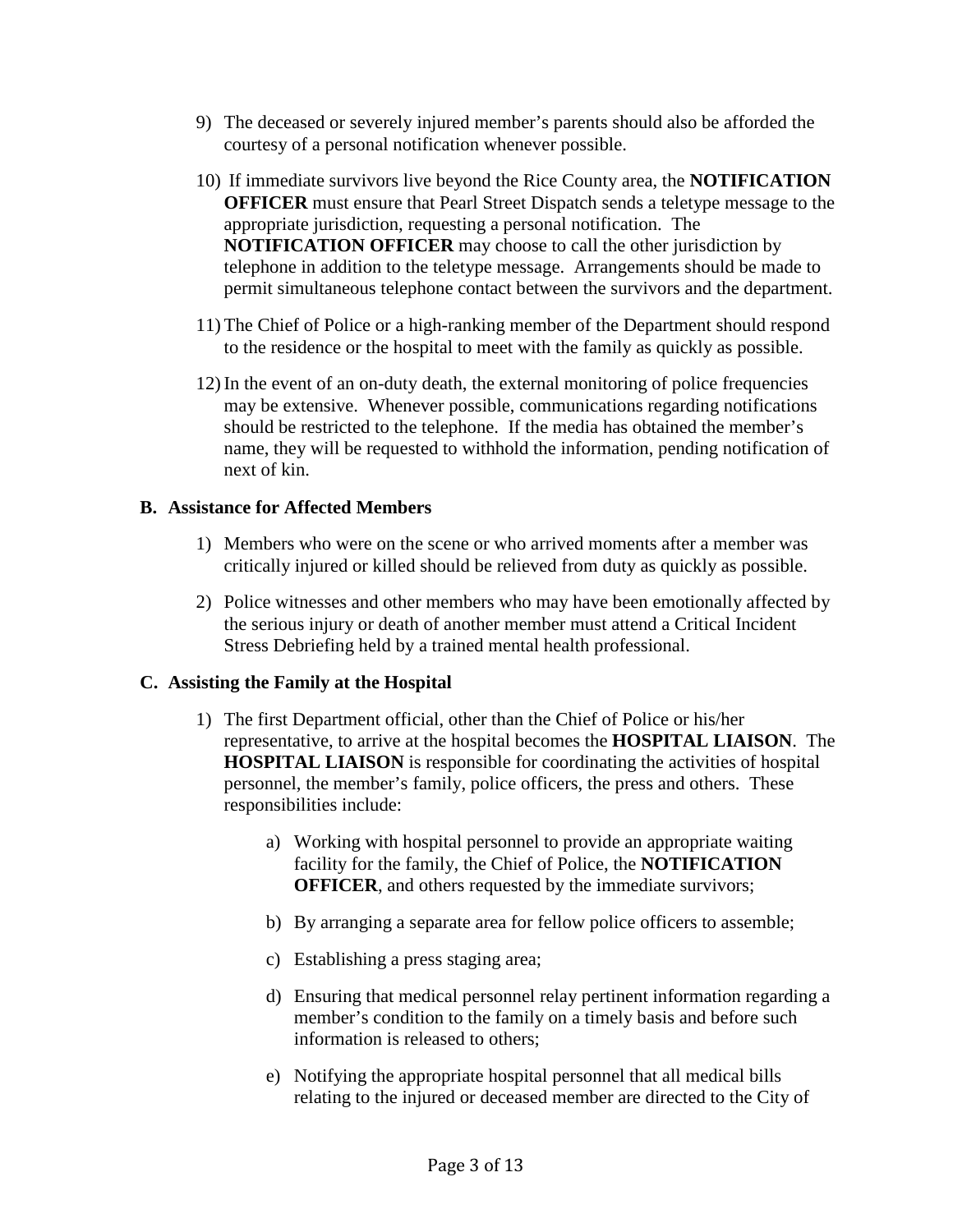Faribault Finance Department. The family should not receive any of these bills at their residence. This may require the **HOSPITAL LIAISON** to re-contact the hospital during normal business hours to ensure that the proper billing takes place;

- f) Ensuring that the family is updated regarding the incident and the member's condition upon their arrival at the hospital; and
- g) Arranging transportation for the family back to the residence.
- 2) If it is possible for the family to visit the injured member before death, they should be afforded that opportunity. A police official should "prepare" the family for what they might see in the emergency room and should accompany the family into the room for the visit if the family requests it. Medical personnel should advise the family of visitation policies and, in the event of death, explain why and autopsy is necessary.
- 3) The **NOTIFICATION OFFICER(S)** should remain at the hospital while the family is present.
- 4) Information should be freely shared with the family and not withheld for protective reasons. This includes sharing specific information as to how the member met his or her demise, as well as allowing the family time to be alone with the deceased member.

## **D. Support of the Family During the Wake and Funeral**

- 1) The Chief of Police, or a designee, will meet with the member's family at their home to determine their wishes regarding departmental participation in the funeral or services. All possible assistance will be rendered.
- 2) With the approval of the family, the Chief will assign a **FAMILY LIAISON OFFICER**. The Chief will also designate a **DEPARTMENT LIAISON OFFICER** and a **BENEFITS COORDINATOR**.

## **E. Family Liaison Officer**

- 1) The selection of a **FAMILY LIAISON OFFICER** is a critical assignment. An attempt should be made to assign someone who enjoyed a close relationship with the member and his or her family. When possible, male/female "teams" should be utilized as **FAMILY LIAISON OFFICERS**, thus preventing bonding between the survivor(s) and Department members during a vulnerable time in the survivor's life.
- 2) This is not a decision-making position, but instead the **FAMILY LIAISON** is to be a "facilitator" between the family and the Department.
- 3) Responsibilities of the **FAMILY LIAISON OFFICER** include: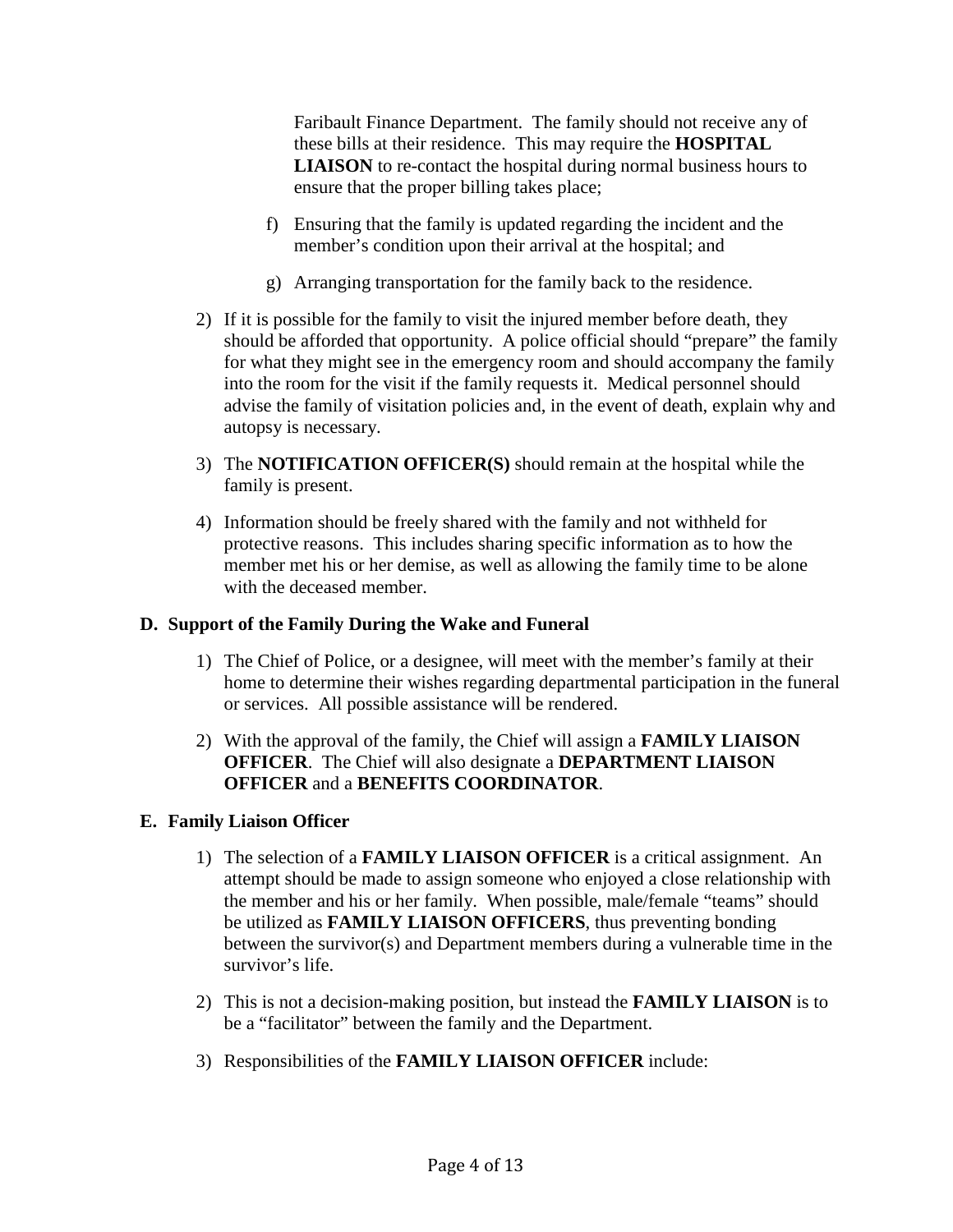- a) Ensuring that the needs of the family come before the wishes of the Department;
- b) Assisting the family with the funeral arrangements and making them aware of what the Department can offer if they decide to have a police funeral. If they choose the latter, briefing the family on the police funeral procedure (i.e., presenting the flag, playing of taps, firing party);
- c) Apprising the family of information concerning the death and the continuing investigation;
- d) Providing as much assistance as possible, including overseeing travel and lodging arrangements for out-of-town family members, arranging for food for the family, meeting child care and transportation needs, etc.;
- e) Being constantly available to the family;
- f) Determining what public safety, church, fraternal, and labor organizations will provide in terms of financial assistance for out-oftown family travel, food for funeral attendees following the burial, etc.; and
- g) Notifying Concerns of Police Survivors (C.O.P.S.), at (573) 346-4911. Members of this organization are available to provide emotional support to surviving families.

## **F. Department Liaison Officer**

- 1) This position is normally assigned to a Division Captain because of the need to effectively coordinate resources throughout the Department.
- 2) Responsibilities of the **DEPARTMENT LIAISON OFFICER** include:
	- a) Working closely with the **FAMILY LIAISON OFFICER** to ensure that the needs of the family are fulfilled;
	- b) Handling the news media throughout the ordeal. If the family decides to accept an interview, a member should attend to "screen" questions presented to the family so as not to jeopardize subsequent legal proceedings;
	- c) Meeting with the following persons to coordinate funeral activities and establish an itinerary:
		- 1. Chief of Police and Captain(s);
		- 2. Funeral director;
		- 3. Family priest of minister;
		- 4. Cemetery director; and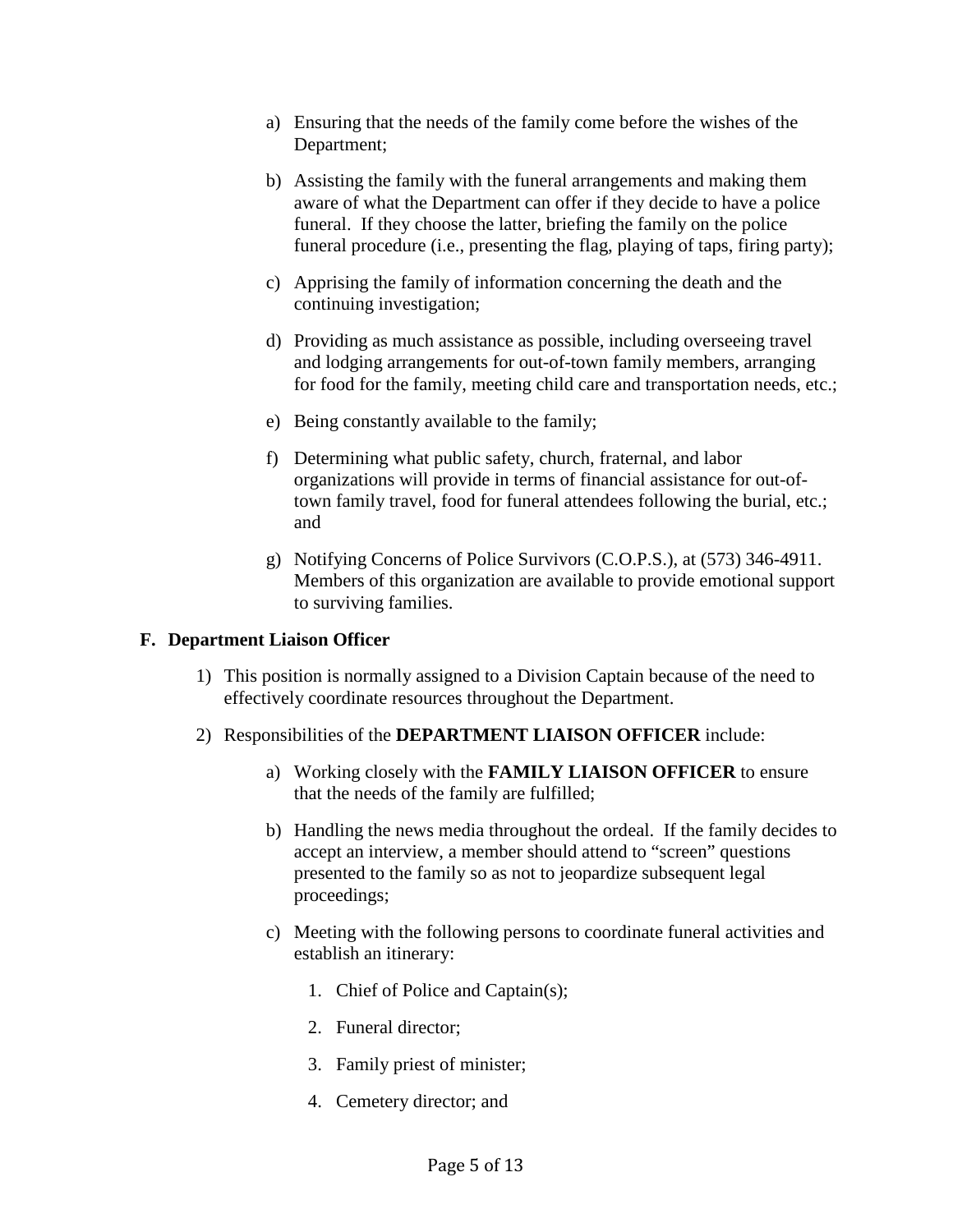- 5. LEMA Honor Guard.
- d) Directing the funeral activities of the Department and visiting police departments according to the wishes of the family;
- e) Issuing a teletype message to include the following:
	- 1. Name of the deceased;
	- 2. Date and time of death
	- 3. Circumstances surrounding the death;
	- 4. Funeral arrangements (state if service will be a private or police funeral);
	- 5. Uniform to be worn;
	- 6. Expressions of sympathy in lieu of flowers; and
	- 7. Contact person and phone number for visiting departments to call to indicate their desire to attend or to obtain further information.
- f) Establishing a command center, if necessary, to coordinate information and response to the tragedy;
- g) Developing a policy for the wearing of badge memorial ribbons and use of patrol vehicle memorial sashes;
- h) Obtaining an American flag. If the family wishes to have a flag presentation by the Chief of Police, the Chief should be notified;
- i) Determining if the family desires a burial in uniform and selecting a member to obtain a uniform and all accouterments (except weapons) and deliver them to the funeral home
- j) Assigning members for usher duty at the church;
- k) Arranging for the delivery of the member's personal belongings to the family;
- l) Briefing the Chief and staff concerning all funeral arrangements;
- m) Ensuring that the surviving parents are afforded recognition and that proper placement is arranged for them during the funeral and procession;
- n) Arranging for a stand-by doctor for the family, if necessary;
- o) Coordinating traffic management with other jurisdictions during the viewing, funeral, and procession, and arranging for a tow truck to be available along the procession route;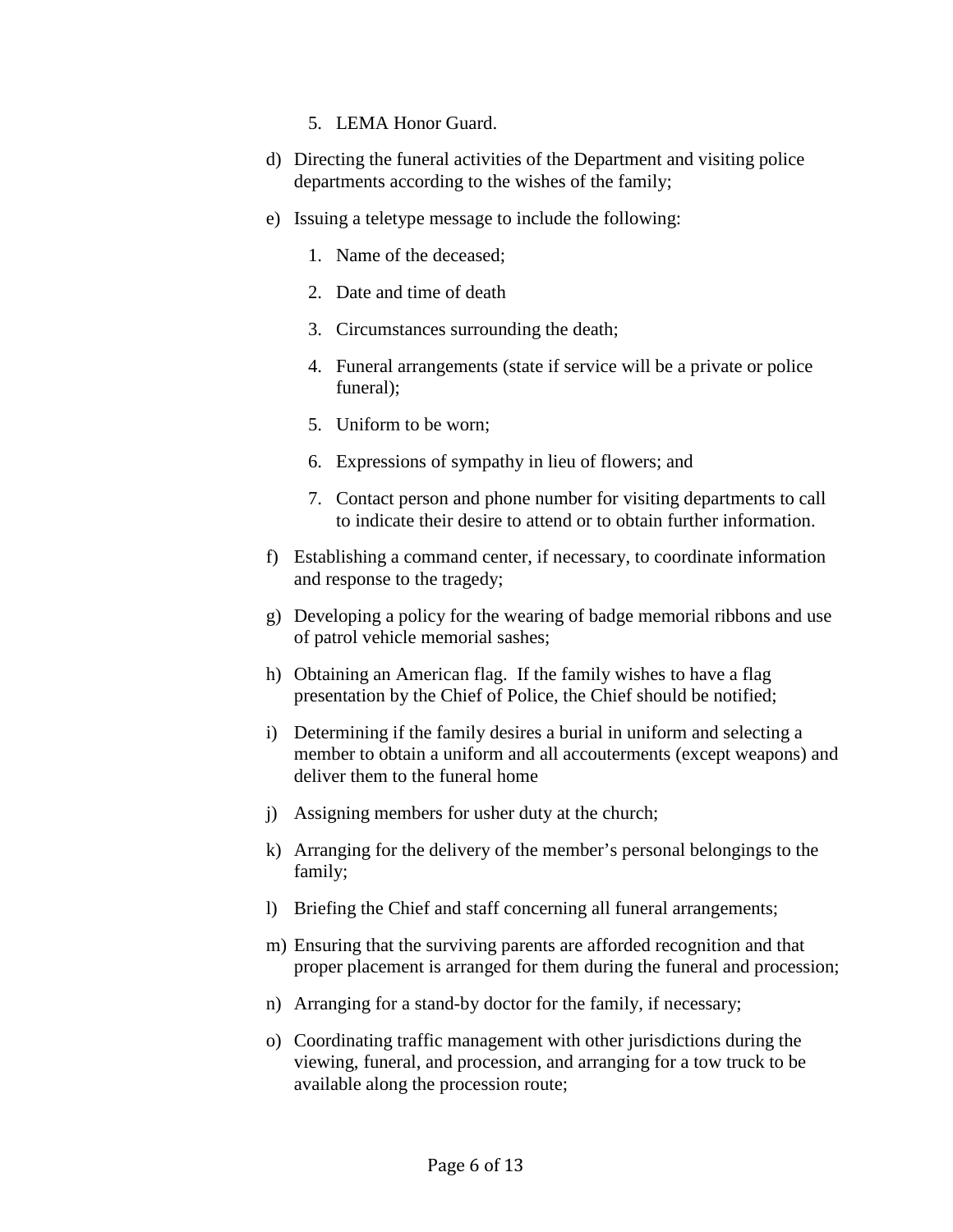- p) Assigning a member to remain at the family home during the viewing and funeral;
- q) Maintaining a roster of all departments sending personnel to the funeral, including:
	- 1. Name and address of responding agencies;
	- 2. Name of the Chief of Police
	- 3. Number of officers attending;
	- 4. Number of officers attending the reception after the funeral; and
	- 5. Number of vehicles.
- r) Assisting in making the necessary accommodations for food, lodging, etc.;
- s) Acknowledging visiting and assisting departments;
- t) Arranging for routine residence checks of the survivor's home by the patrol unit for six to eight weeks following the funeral. This service is necessary because large amounts of money are passing through the residence and the survivors will be spending time away from the home with legal matters.

## **G. Benefits Coordinator**

- 1) The **BENFITS COORDINATOR** will gather information on benefits/funeral payments available to the family. The **BENEFITS COORDINATOR** has the department's full support to fulfill this responsibility to the survivors and is completely responsible for filing the appropriate benefit paperwork and following through wit the family to ensure that these benefits are being received.
- 2) The **BENEFITS COORDINATOR** is responsible for:
	- a) Filing worker's compensation claims and related paperwork;
	- b) Contacting the Finance Department without delay to ensure that the beneficiary receives death and retirement benefits, the member's remaining paychecks and payment for remaining annual and compensatory time;
	- c) Gathering information on all benefit/funeral payments, including those available through the Public Safety Officers Benefits Act that are available to the family;
	- d) Setting up any special trust funds or educational funds;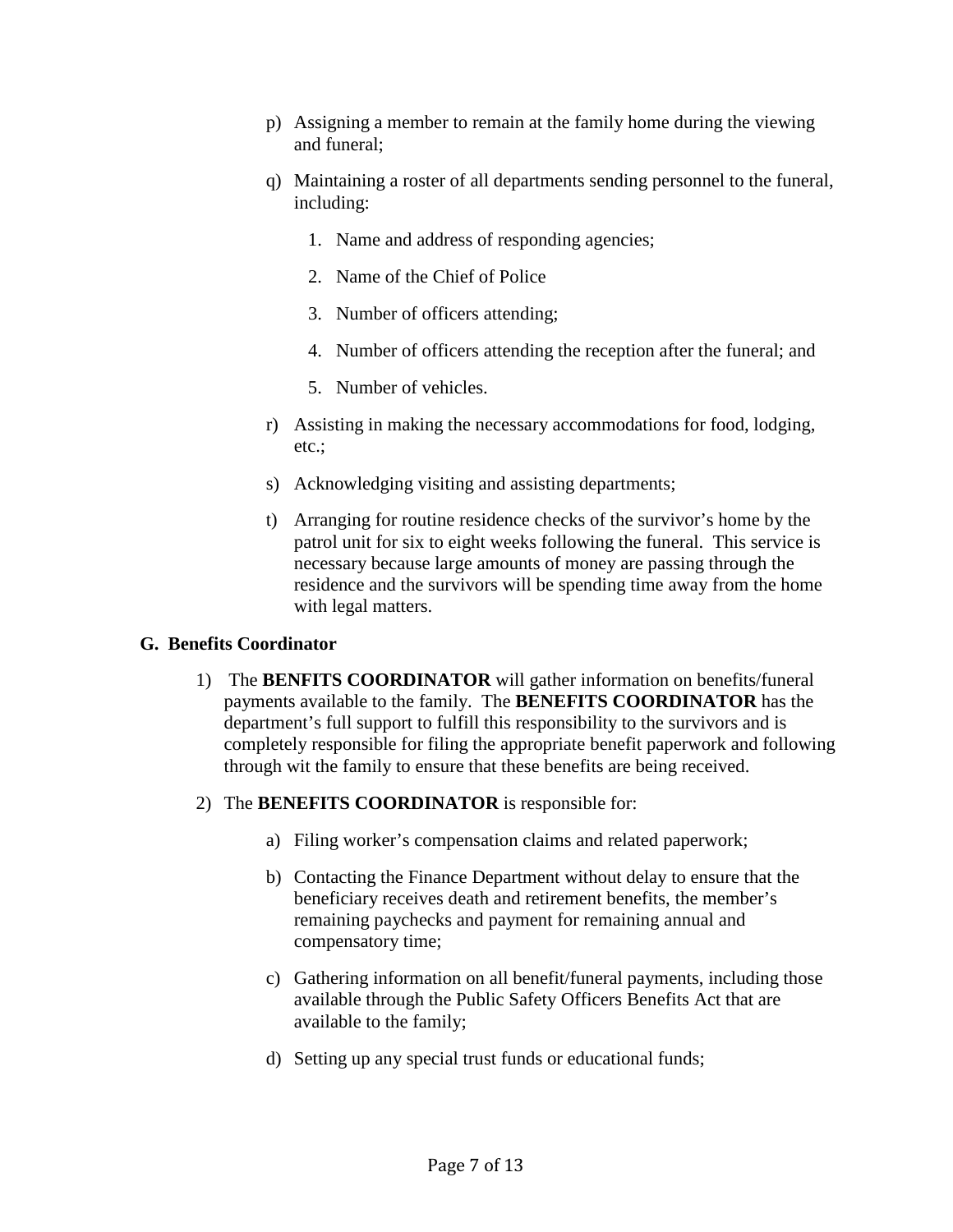- e) Notifying police organizations such as LEMA, the Fraternal Order of Police, the Minnesota Police and Peace Officers Association, etc., of the death and ensuring that any and all entitlements are paid to the beneficiary. These agencies may also offer legal and financial counseling to the family at no cost;
- f) Preparing a printout of the various benefits/funeral payments that are due to the family, listing named beneficiaries and contacts at various benefits offices, and when they can expect to receive payment;
- g) Meeting with the surviving family a few days after the funeral to discuss the benefits they will receive. A copy of the prepared printout and any other related paperwork should be given to the family at this time.
	- 1. If there are surviving children from a former marriage, the guardian of those children should also receive a printout of what benefits the child(ren) may be receiving; and
	- 2. Attention should be given to the revocation of health care benefits. Many providers allow a 30-day grace period before canceling or imposing monthly payments upon survivors.
- h) Meeting again with the family in about six months to ensure they are receiving benefits.

## **H. Continued Support for the Family**

- 1) Members of the Department must remain sensitive to the needs of the survivors long after the member's death. The grief process has no timetable. More that half of the surviving spouses can be expected to develop a posttraumatic stress reaction to the tragedy.
- 2) Survivors should continue to feel a part of the "police family". They should be invited to Department activities to ensure continued contact.
- 3) Members of the Department are encouraged to keep in touch with the family. Close friends, co-workers, and officials should arrange with the family to visit the home from time to time so long as the family expresses a desire to have these contacts continue.
- 4) The Chief of Police should observe the member's death date with a short note to the family, flowers on the grave and/or wreath placement at the National Law Enforcement Officers Memorial.
- 5) Holidays may be especially difficult for the family, particularly if small children are involved. Increased contact with the survivors and additional support is important at these times.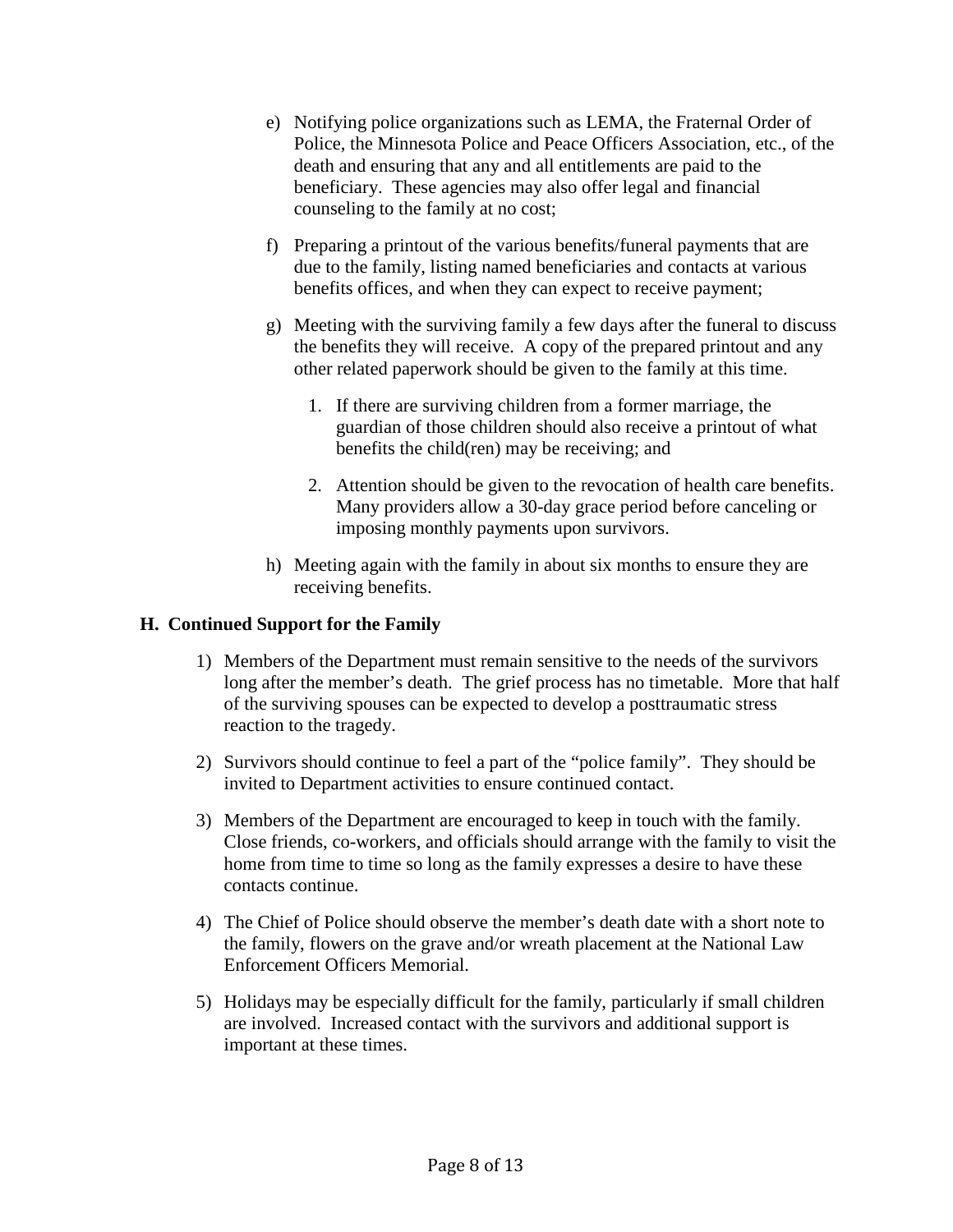- 6) The **FAMILY LIAISON** acts as a long-term liaison with the surviving family to ensure that close contact is maintained between the Department and the survivors and that their needs are met for as long as they feel the need for support.
- 7) If no criminal violations or court proceedings surround the circumstances of the member's death, the **FAMILY LIAISON** will relay all details of the incident to the family at the earliest opportunity.
- 8) If criminal violations surround the death, the **FAMILY LIAISON** will:
	- a) Inform the family of all new developments prior to press release;
	- b) Keep the family apprised of legal proceedings;
	- c) Introduce to family to the victim's assistance specialists of the court;
	- d) Encourage the family to attend the proceedings, and accompany them whenever possible; and
	- e) Arrange for investigators to meet with the family at the earliest opportunity following proceedings to answer all their questions.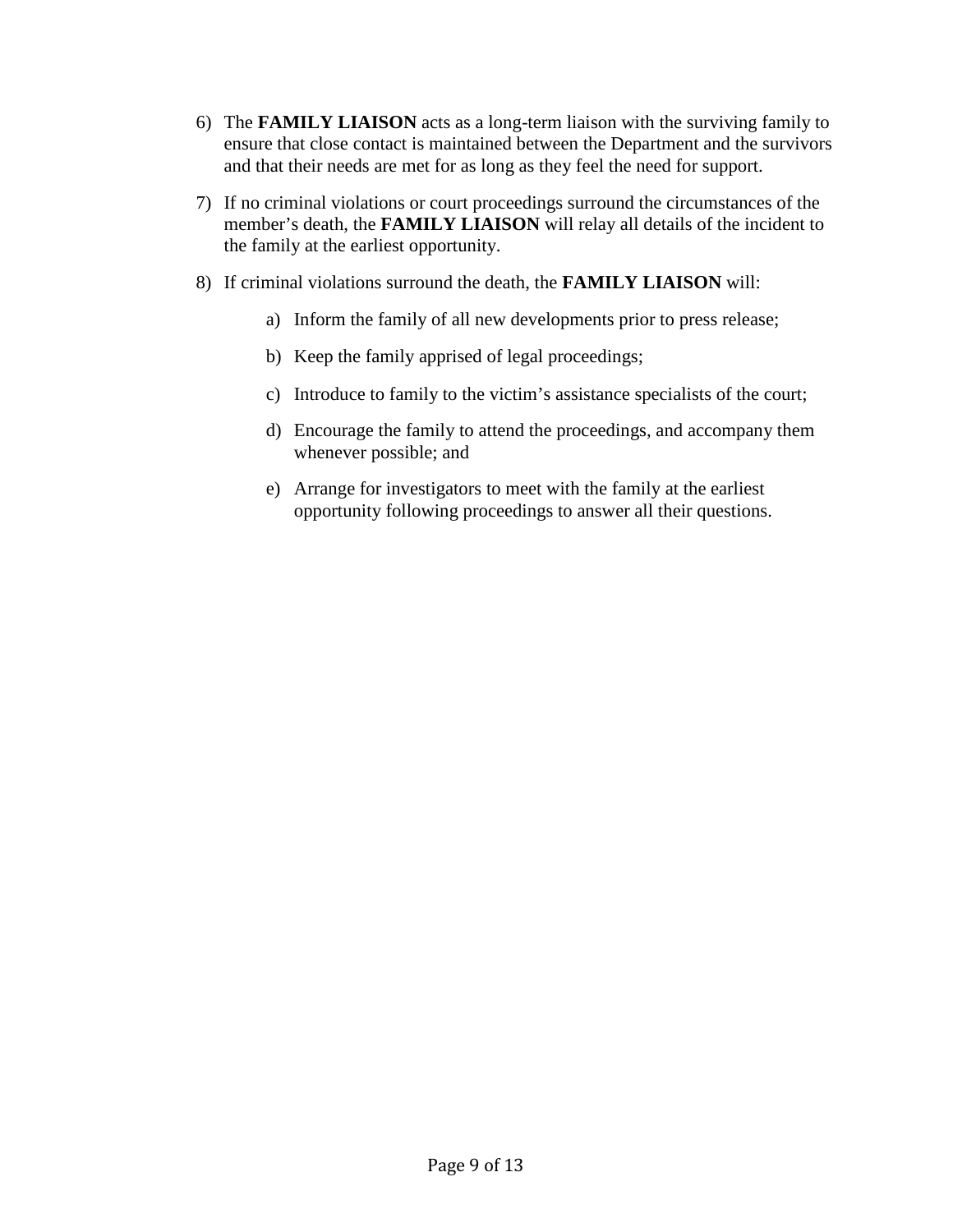## **CONFIDENTIAL**

Line-of-Duty Death Information

| Information will be used ONLY in the event of your serious injury or death in the line of duty.<br>Please take the time to fill it out accurately because the data will be of extreme comfort to your<br>family and the department in fulfilling your wishes. |
|---------------------------------------------------------------------------------------------------------------------------------------------------------------------------------------------------------------------------------------------------------------|
|                                                                                                                                                                                                                                                               |
|                                                                                                                                                                                                                                                               |
|                                                                                                                                                                                                                                                               |
|                                                                                                                                                                                                                                                               |
|                                                                                                                                                                                                                                                               |
| <b>Family Information</b>                                                                                                                                                                                                                                     |
|                                                                                                                                                                                                                                                               |
| Address and phone if different from above:                                                                                                                                                                                                                    |
|                                                                                                                                                                                                                                                               |
|                                                                                                                                                                                                                                                               |
|                                                                                                                                                                                                                                                               |
|                                                                                                                                                                                                                                                               |
| Spouse's employer,                                                                                                                                                                                                                                            |
| Work address and phone number:                                                                                                                                                                                                                                |
|                                                                                                                                                                                                                                                               |
|                                                                                                                                                                                                                                                               |
|                                                                                                                                                                                                                                                               |
|                                                                                                                                                                                                                                                               |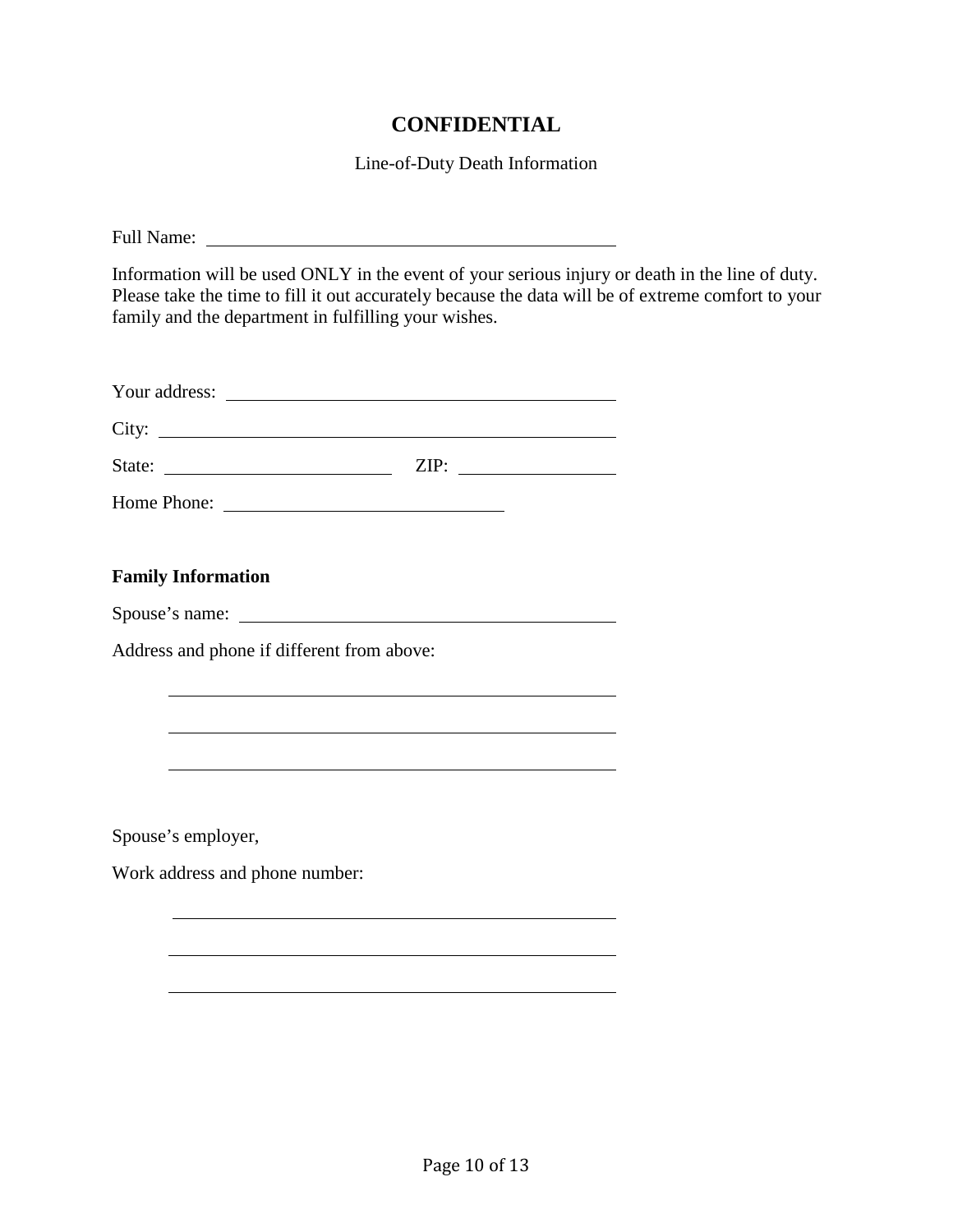Names and dates of birth of your children

|      |                                                                  | DOB:                                                                                         |              |  |
|------|------------------------------------------------------------------|----------------------------------------------------------------------------------------------|--------------|--|
|      | <u> 1989 - Johann Barn, mars an t-Amerikaansk kommunister (</u>  |                                                                                              |              |  |
|      | <u> 1989 - Johann Barnett, fransk politiker (</u>                |                                                                                              |              |  |
|      | <u> 1989 - Johann Barn, mars eta bainar eta idazlea (</u>        |                                                                                              |              |  |
|      |                                                                  | DOB:                                                                                         |              |  |
|      |                                                                  |                                                                                              |              |  |
|      |                                                                  | If you are divorced, please provide information about your ex-spouse:                        |              |  |
|      |                                                                  |                                                                                              |              |  |
|      |                                                                  |                                                                                              |              |  |
|      |                                                                  |                                                                                              |              |  |
|      |                                                                  |                                                                                              |              |  |
|      |                                                                  |                                                                                              |              |  |
|      |                                                                  |                                                                                              |              |  |
|      | Do you want a police representative to contact your ex-spouse?   |                                                                                              |              |  |
|      | $( )$ Yes $( )$ No                                               |                                                                                              |              |  |
|      | home and key relatives (parents, siblings, in-laws, etc.) below: | Please list the name, address and phone numbers of your children who live outside the family |              |  |
| Name | Address                                                          | Phone                                                                                        | Relationship |  |
|      |                                                                  |                                                                                              |              |  |
|      |                                                                  |                                                                                              |              |  |
|      |                                                                  |                                                                                              |              |  |
|      |                                                                  |                                                                                              |              |  |
|      |                                                                  |                                                                                              |              |  |
|      |                                                                  |                                                                                              |              |  |
|      |                                                                  |                                                                                              |              |  |
|      |                                                                  |                                                                                              |              |  |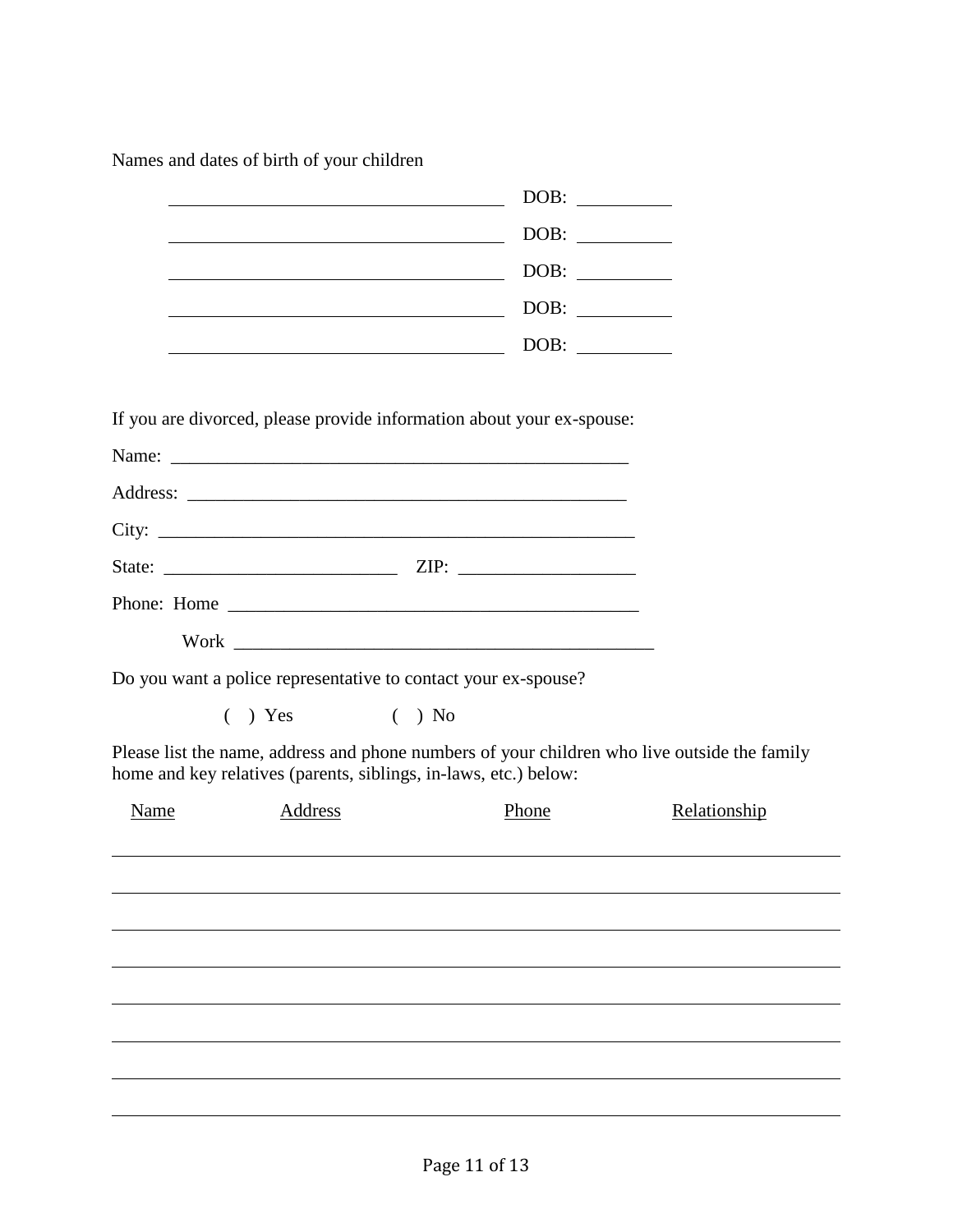## **Notifications**

Please list the persons you would like to be contacted by a police representative in case of serious injury or death in the line of duty. Begin with the first person you would like notified.

| Name                          | Address        | Phone                                                                                                                                                                        | Relationship                                                                                                                                                                                      |
|-------------------------------|----------------|------------------------------------------------------------------------------------------------------------------------------------------------------------------------------|---------------------------------------------------------------------------------------------------------------------------------------------------------------------------------------------------|
|                               |                |                                                                                                                                                                              |                                                                                                                                                                                                   |
|                               |                |                                                                                                                                                                              |                                                                                                                                                                                                   |
| address and phone number.     |                |                                                                                                                                                                              | Is there anyone you would like to accompany the police representative when the notification is<br>made to your immediate family? If someone other than a Faribault police officer, please include |
|                               |                |                                                                                                                                                                              |                                                                                                                                                                                                   |
|                               |                | Is there anyone you would like contacted to assist your family, or to assist with the funeral<br>concerning your life insurance representatives, location of your will, etc. | arrangements, or related matters that are not listed above? This person should be knowledgeable                                                                                                   |
| <b>Name</b>                   | <u>Address</u> | Phone                                                                                                                                                                        | Relationship                                                                                                                                                                                      |
|                               |                |                                                                                                                                                                              |                                                                                                                                                                                                   |
| <b>Additional Information</b> |                |                                                                                                                                                                              |                                                                                                                                                                                                   |
|                               |                | Please list any preferences you may have regarding funeral arrangements:                                                                                                     |                                                                                                                                                                                                   |
|                               |                |                                                                                                                                                                              |                                                                                                                                                                                                   |
|                               |                |                                                                                                                                                                              |                                                                                                                                                                                                   |
|                               |                |                                                                                                                                                                              |                                                                                                                                                                                                   |